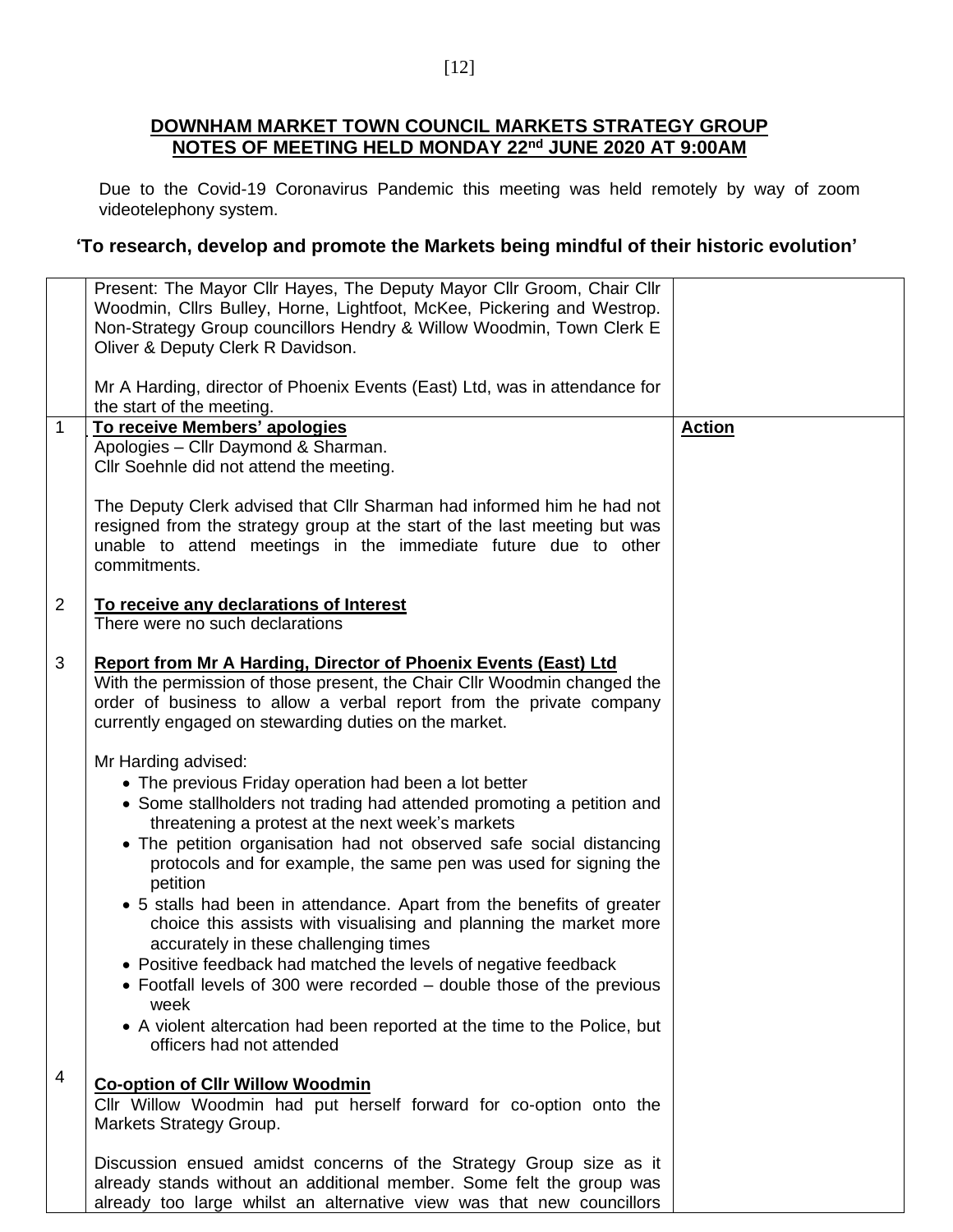|   | should be able to join whichever committees/groups they wished to gain<br>experience.                                                                                                                                                                                                                                                                                                                                                                                                                                                                                                                                                                                                                                                                                                                                                                                                                                                                                                                                                                                                                                                                                                                                                                                                                                                                                                                                                                                                                                                                                                                                                                                                                                                                                                                                                                                                                                                                                        |
|---|------------------------------------------------------------------------------------------------------------------------------------------------------------------------------------------------------------------------------------------------------------------------------------------------------------------------------------------------------------------------------------------------------------------------------------------------------------------------------------------------------------------------------------------------------------------------------------------------------------------------------------------------------------------------------------------------------------------------------------------------------------------------------------------------------------------------------------------------------------------------------------------------------------------------------------------------------------------------------------------------------------------------------------------------------------------------------------------------------------------------------------------------------------------------------------------------------------------------------------------------------------------------------------------------------------------------------------------------------------------------------------------------------------------------------------------------------------------------------------------------------------------------------------------------------------------------------------------------------------------------------------------------------------------------------------------------------------------------------------------------------------------------------------------------------------------------------------------------------------------------------------------------------------------------------------------------------------------------------|
|   | Following the discussion, Cllr Willow Woodmin withdrew her nomination.                                                                                                                                                                                                                                                                                                                                                                                                                                                                                                                                                                                                                                                                                                                                                                                                                                                                                                                                                                                                                                                                                                                                                                                                                                                                                                                                                                                                                                                                                                                                                                                                                                                                                                                                                                                                                                                                                                       |
| 5 | <b>Review of Market Operation 19/6/2020</b><br>Members were made aware of inappropriate behaviour (shouting and<br>swearing) that had been directed towards Cllr Lightfoot by one of the<br>licenced market traders who has been unable to trade, when Cllr Lightfoot<br>visited the market.                                                                                                                                                                                                                                                                                                                                                                                                                                                                                                                                                                                                                                                                                                                                                                                                                                                                                                                                                                                                                                                                                                                                                                                                                                                                                                                                                                                                                                                                                                                                                                                                                                                                                 |
|   | Councillors were aghast to learn of the abuse.                                                                                                                                                                                                                                                                                                                                                                                                                                                                                                                                                                                                                                                                                                                                                                                                                                                                                                                                                                                                                                                                                                                                                                                                                                                                                                                                                                                                                                                                                                                                                                                                                                                                                                                                                                                                                                                                                                                               |
|   | In discussion the following points were made:<br>• Those responsible should never be allowed to trade on the market<br>again<br>• Abusive, aggressive behaviour is in clear breach of the Trader's<br>Licence<br>• To not act sends out entirely the wrong message<br>• Disappointed to learn that at least one councillor had signed the<br>petition<br>• Town Council taking legal advice re options<br>• 'Worst case of behaviour seen for a very long time. Really bad,<br>bringing Council and Market into disrepute'<br>• Behaviour is possibly of a criminal offence level<br>• Concerns that the petition organisers were blatantly<br>ignoring/breaking social distancing requirements<br>• Concern that a Borough Councillor was apparently encouraging<br>people to demonstrate/protest regarding the market operation at<br>next Friday's market on Facebook<br>• Trader Licence breaches were suggested<br>• Video recording of the altercation was deemed irrefutable<br>• Believed more than 1 disgruntled trader involved in smear campaign<br>Discussion surrounding reporting Borough Councillor to Standards<br><b>Board</b><br>• Need to advise Police of protest/demonstration at next week's<br>market<br>Concern for the reputational consequences for Town Council<br>$\bullet$<br>regarding protest/demonstration. If Market takes place and protest<br>does materialise, has Town Council knowingly tolerated lockdown<br>breaches such as more than 6 in a public gathering and non-<br>observance of social distancing restrictions?<br>• Problem has been seemingly passed onto Town Council, especially<br>considering the protest will take place on its own land<br>A councillor reported the petition was in circulation at the Mini<br>$\bullet$<br>Market held at Denver Windmill and this was again was not<br>complying with the current restrictions in force<br>The views of the Town Council solicitor should be sought<br>$\bullet$ |
|   | There was then a comprehensive discussion as to whether the market<br>should proceed this weekend. This resulted in two distinct views, those<br>that believed the market should be reluctantly shut, fully publicising the<br>reasons; and those who felt the market should not be dictated to just as it                                                                                                                                                                                                                                                                                                                                                                                                                                                                                                                                                                                                                                                                                                                                                                                                                                                                                                                                                                                                                                                                                                                                                                                                                                                                                                                                                                                                                                                                                                                                                                                                                                                                   |

was emerging from the Covid-19 situation.